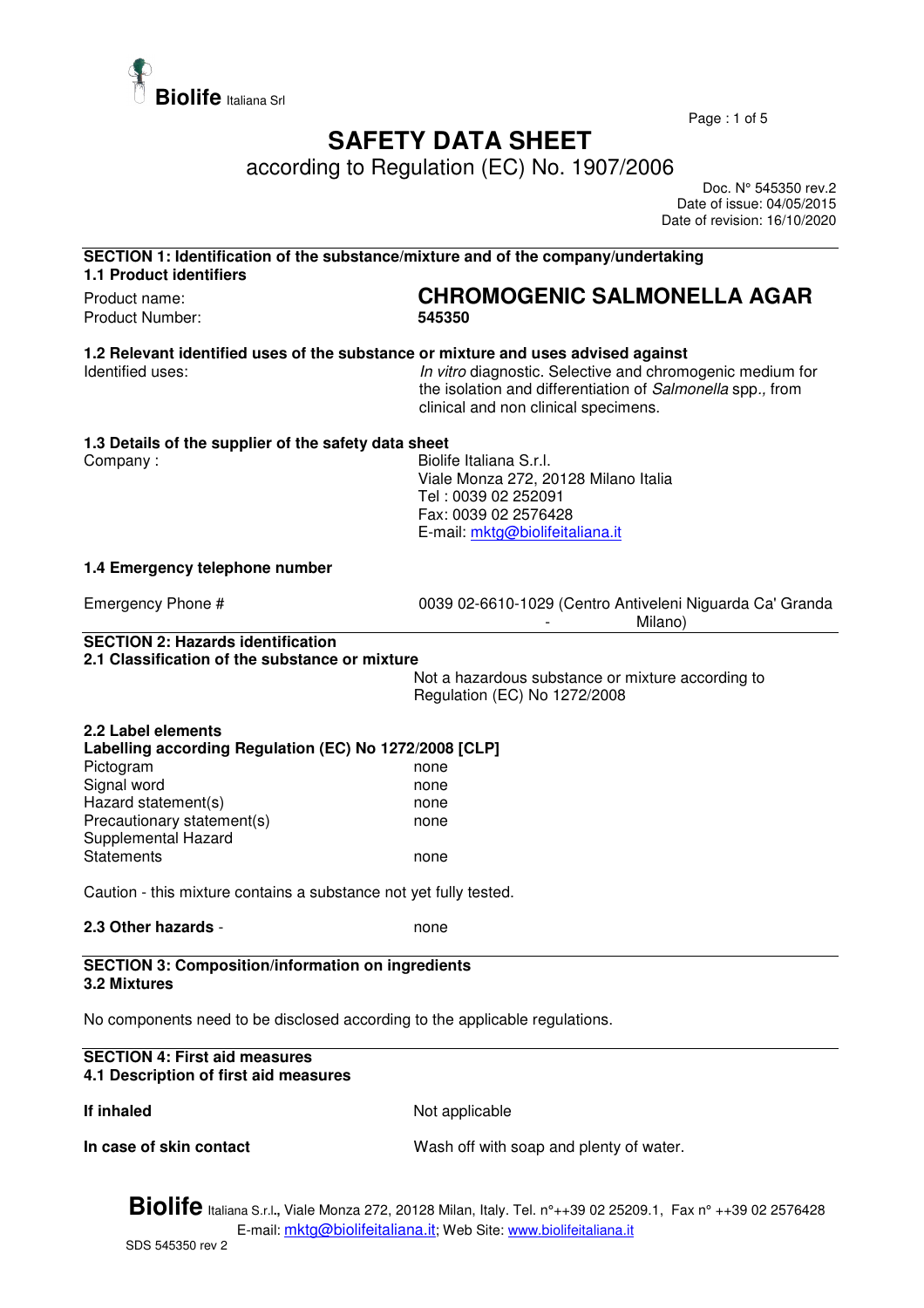

| In case of eye contact                                                                                                                                                                   | Page: 2 of 5<br>Rinse thoroughly with plenty of water for at least 15 minutes.                                                  |  |
|------------------------------------------------------------------------------------------------------------------------------------------------------------------------------------------|---------------------------------------------------------------------------------------------------------------------------------|--|
| If swallowed                                                                                                                                                                             | Never give anything by mouth to an unconscious person.<br>Rinse mouth with water.                                               |  |
| 4.2 Most important symptoms and effects, both acute and delayed                                                                                                                          | To the best of our knowledge, the chemical, physical, and<br>toxicological properties have not been thoroughly<br>investigated. |  |
| 4.3 Indication of any immediate medical attention and special treatment needed                                                                                                           | no data available                                                                                                               |  |
| <b>SECTION 5: Fire fighting measures</b>                                                                                                                                                 |                                                                                                                                 |  |
| 5.1 Extinguishing media<br>Suitable extinguishing media                                                                                                                                  | Use water spray, alcohol-resistant foam, dry chemical or<br>carbon dioxide.                                                     |  |
| 5.2 Special hazards arising from the substance or mixture                                                                                                                                | Carbon oxides                                                                                                                   |  |
| 5.3 Advice for fire-fighters                                                                                                                                                             | Wear self contained breathing apparatus for fire fighting if<br>necessary.                                                      |  |
| 5.4 Further information                                                                                                                                                                  | no data available                                                                                                               |  |
| <b>SECTION 6: Accidental release measures</b>                                                                                                                                            |                                                                                                                                 |  |
| 6.1 Personal precautions, protective equipment and emergency procedures                                                                                                                  | Prevent container breakage.                                                                                                     |  |
| <b>6.2 Environmental precautions</b>                                                                                                                                                     | Do not let product enter drains.                                                                                                |  |
| 6.3 Methods and materials for containment and cleaning up                                                                                                                                | Sweep up and shovel. Keep in suitable, closed containers for<br>disposal.                                                       |  |
| 6.4 Reference to other sections                                                                                                                                                          | For disposal see section 13.                                                                                                    |  |
| <b>SECTION 7: Handling and storage</b><br>7.1 Precautions for safe handling                                                                                                              | Handle in accordance with good laboratory practice.                                                                             |  |
| 7.2 Conditions for safe storage, including any incompatibilities                                                                                                                         |                                                                                                                                 |  |
|                                                                                                                                                                                          | Store in cool place. Keep container tightly closed. For<br>storage refer to the temperature indicated on the label.             |  |
| 7.3 Specific end use(s)                                                                                                                                                                  | Apart from the uses mentioned in section 1.2 no other<br>specific uses are stipulated                                           |  |
| <b>SECTION 8: Exposure controls/personal protection</b><br>8.1 Control parameters<br>Components with workplace control parameters                                                        |                                                                                                                                 |  |
|                                                                                                                                                                                          | It doesn't contain substances with occupational exposure<br>limit value.                                                        |  |
| 8.2 Exposure controls<br>Appropriate engineering controls                                                                                                                                | Handle in accordance with good industrial hygiene                                                                               |  |
| <b>Biolife</b> Italiana S.r.l., Viale Monza 272, 20128 Milan, Italy. Tel. n°++39 02 25209.1, Fax n° ++39 02 2576428<br>E-mail: mktg@biolifeitaliana.it; Web Site: www.biolifeitaliana.it |                                                                                                                                 |  |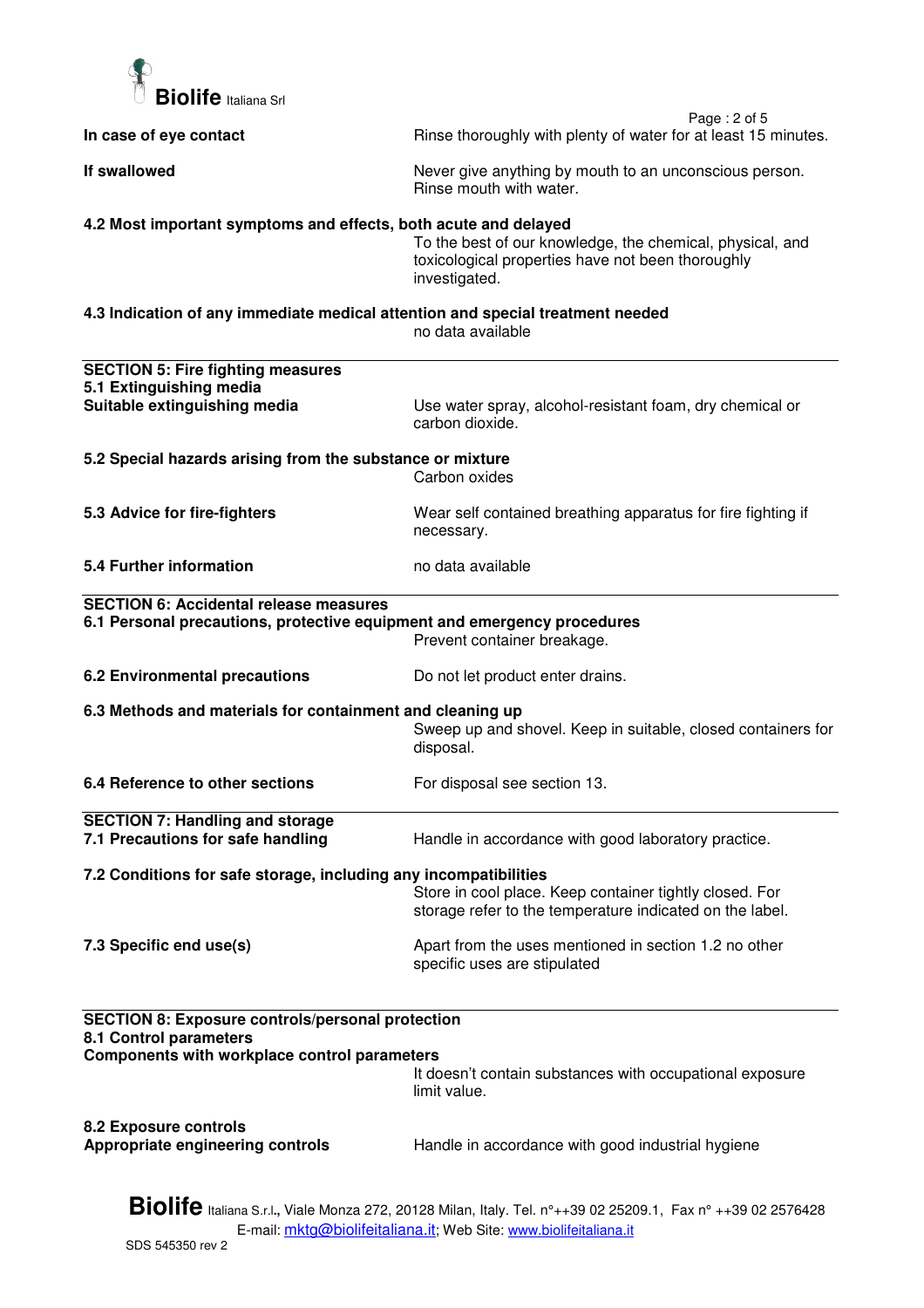

Page : 3 of 5

| Personal protective equipment<br><b>Eye/face protection</b> | Use equipment for eye protection tested and approved under<br>appropriate government standards such as NIOSH (US) or<br>EN 166(EU).                                                                          |
|-------------------------------------------------------------|--------------------------------------------------------------------------------------------------------------------------------------------------------------------------------------------------------------|
| <b>Skin protection</b>                                      | Handle with gloves. Gloves must be inspected prior to use.<br>Use proper glove removal technique (without touching<br>glove's outer surface) to avoid skin contact with this product.<br>Wash and dry hands. |
| <b>Body Protection</b>                                      | The type of protective equipment must be selected according<br>to the concentration and amount of the dangerous substance<br>at the specific workplace.                                                      |
| <b>Respiratory protection</b>                               | Respiratory protection is not required.                                                                                                                                                                      |
| Control of environmental exposure                           | Do not let product enter drains.                                                                                                                                                                             |

## **SECTION 9: Physical and chemical properties**

| 9.1 Information on basic physical and chemical properties |                   |  |
|-----------------------------------------------------------|-------------------|--|
| a) Appearance Form:                                       | solid             |  |
| Colour:                                                   | no data available |  |
| b) Odour                                                  | no data available |  |
| c) Odour Threshold                                        | no data available |  |
| d) pH                                                     | no data available |  |
| e) Melting point/freezing                                 |                   |  |
| point                                                     | no data available |  |
| f) Initial boiling point and                              |                   |  |
| boiling range                                             | no data available |  |
| g) Flash point                                            | no data available |  |
| h) Evaporation rate                                       | no data available |  |
| i) Flammability (solid, gas)                              | no data available |  |
| j) Upper/lower                                            |                   |  |
| flammability or                                           |                   |  |
| explosive limits                                          | no data available |  |
| k) Vapour pressure                                        | no data available |  |
| I) Vapour density                                         | no data available |  |
| m) Relative density                                       | no data available |  |
| n) Water solubility                                       | no data available |  |
| o) Partition coefficient: n-octanol/                      |                   |  |
| water                                                     | no data available |  |
| p) Auto-ignition temperature                              | no data available |  |
| q) Decomposition temperature                              | no data available |  |
| r) Viscosity                                              | no data available |  |
| s) Explosive properties                                   | no data available |  |
| t) Oxidizing properties                                   | no data available |  |
|                                                           |                   |  |
| 9.2 Other safety information                              | no data available |  |
|                                                           |                   |  |
| <b>SECTION 10: Stability and reactivity</b>               |                   |  |
| 10.1 Reactivity                                           | no data available |  |
|                                                           |                   |  |
| <b>10.2 Chemical stability</b>                            | no data available |  |
|                                                           |                   |  |
| 10.3 Possibility of hazardous reactions                   | no data available |  |
|                                                           |                   |  |
| 10.4 Conditions to avoid                                  | no data available |  |
|                                                           |                   |  |

**Biolife** Italiana S.r.l**.,** Viale Monza 272, 20128 Milan, Italy. Tel. n°++39 02 25209.1, Fax n° ++39 02 2576428 E-mail: <u>mktg@biolifeitaliana.it</u>; Web Site: www.biolifeitaliana.it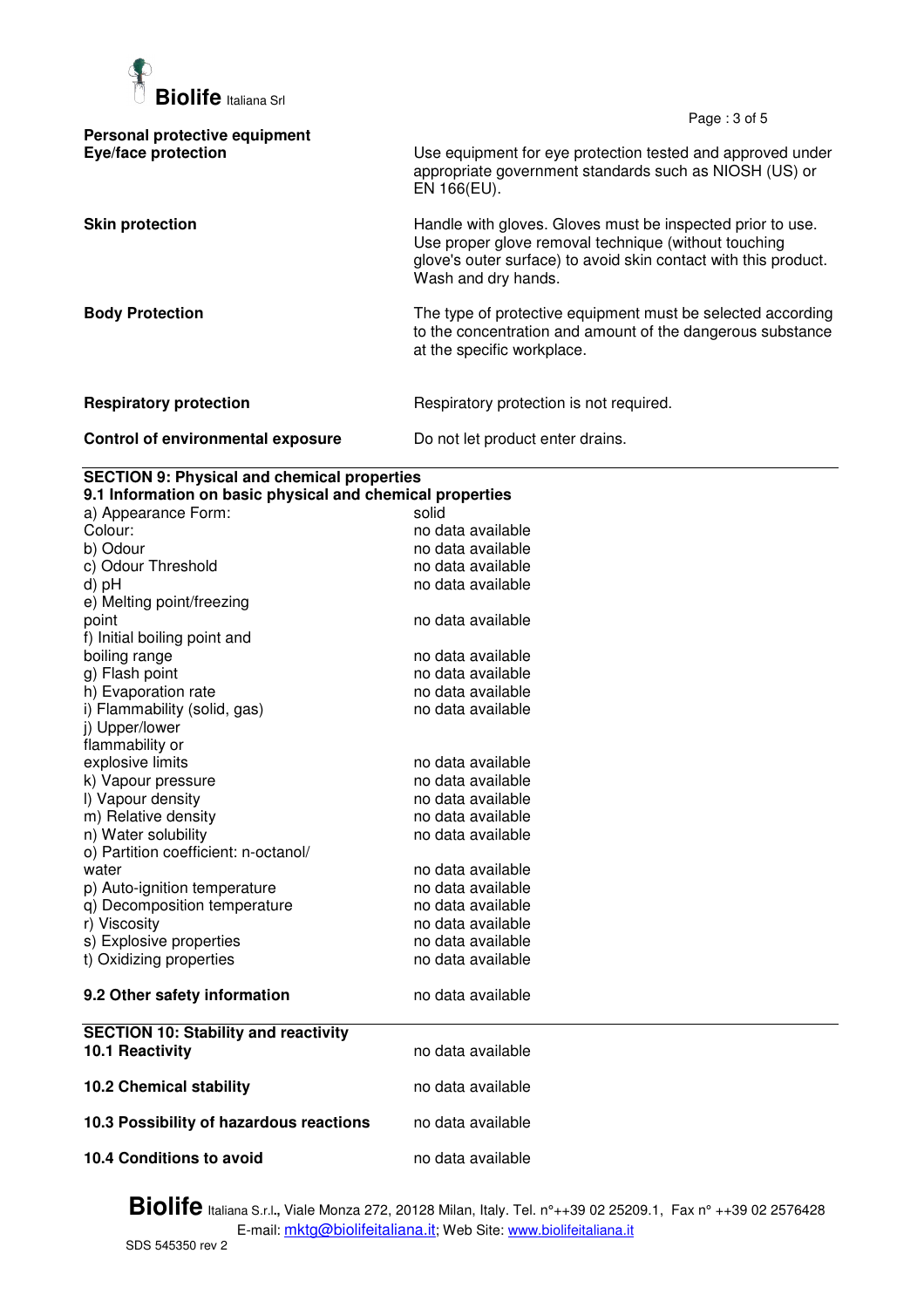

**10.5 Incompatible materials** no data available **10.6 Hazardous decomposition products** Other decomposition products - no data available **SECTION 11: Toxicological information 11.1 Information on toxicological effects Acute toxicity** no data available **Skin corrosion/irritation no data available Serious eve damage/eve irritation no data available Respiratory or skin sensitisation no data available Germ cell mutagenicity no data available Carcinogenicity IARC:** No component of this product present at levels greater than or equal to 0.1% is identified as probable, possible or confirmed human carcinogen by IARC. **Reproductive toxicity no data available Specific target organ toxicity - single exposure**  no data available **Specific target organ toxicity - repeated exposure**  no data available **Aspiration hazard no data available no data available Potential health effects Inhalation** no data available **Ingestion no data available Skin no data available Eves Exercise 2018 no data available Signs and Symptoms of Exposure** To the best of our knowledge, the chemical, physical, and toxicological properties have not been thoroughly investigated. **Additional Information RTECS: no data available SECTION 12: Ecological information 12.1 Toxicity** no data available **12.2 Persistence and degradability** no data available **12.3 Bio accumulative potential example 3 and 12.3 Bio accumulative potential 12.4 Mobility in soil no data available 12.5 Results of PBT and vPvB assessment** no data available **12.6 Other adverse effects** no data available

Page : 4 of 5

**Biolife** Italiana S.r.l**.,** Viale Monza 272, 20128 Milan, Italy. Tel. n°++39 02 25209.1, Fax n° ++39 02 2576428 E-mail: mktg@biolifeitaliana.it; Web Site: www.biolifeitaliana.it